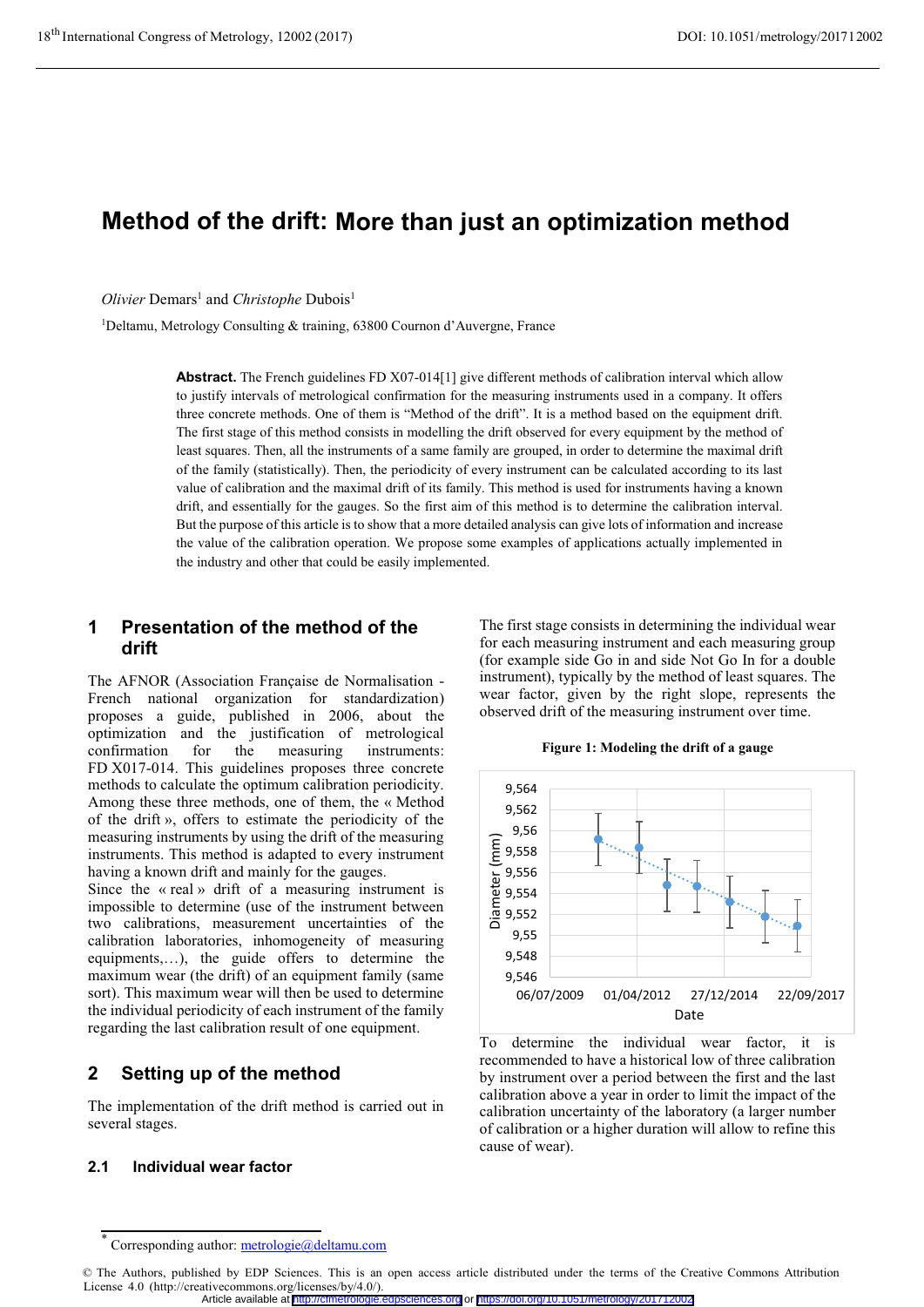### **2.2 Family grouping**

Once the drift of each instrument has been determinated, the equipments are grouping by family (designation, type, group, …) in order to determine the maximum wear of the aforesaid family.

**Figure 2: Example of distribution of the drifts of a family**



#### **2.3 Maximal wear factor of a family**

Under the assumption of a normal probability distribution of the drifts, the maximum drift is then calculated by the following formula:

$$
FUmax = FUmov \pm 2s \tag{1}
$$

Avec :

- FUmax : Maximum drift of the family
- FUmoy: Medium drift of the family
- s : Standard deviation of the drift of the family
- $\pm$ : If the theoretical drift of the family is positive (example of the rings, snap gauges) the + sign will be used

The factor 2 allows to define a maximum value to the population at 97.5%. Only the 2.5% of the drifts can be superior to this *FUmax*.

#### **2.4 Individual optimal periodicity**

The optimal periodicity of each instrument can then be determined from this maximal drift.





The optimal periodicity is calculated according to the following formula:

$$
PERopti = (Limit - Vmes) / FUmax \qquad (2)
$$

With:

- PERopti : Optimal periodicity of the instrument
- Limit : Limit of use of the instrument

- Vmes : Last value measured for the instrument Using this maximal drift ensures that the instrument will still be in the limits of conformity during the next calibration (on the condition of use in compliance with the recommendations of use)

It is however preferable not to wait for the term calculated, since statistically, 2.5% of gauges can wear out faster. It is then advised to use an arbitrary safety factor based on the gravity of the consequences of an erroneous measurement. This safety factor can also be a percentage of the periodicity previously calculated:

$$
PER = k.PERopti \tag{3}
$$

With :

PER: Final periodicity of the instrument

K: Safety factor. This safety factor can for example be equal to 50% for the side Go In and 80% for the side Not Go In.

The objective of this method is to propose to companies a solution allowing to determine the optimal periodicities of instruments and thus most of the time to calibrate less often while insuring the conformity of the instrument. The collected information and the work made to set up the method can be easily used to go farther and identify problems before they have an impact on the production.

## **3 Smart Metrology: use the available information**

The analysis presented above allows naturally to choose a wise periodicity but it is possible to collect a lot of others interesting information.

Various strategies of analysis are proposed in this paragraph.

### **3.1 Atypical family**

In the step of grouping by family (cf.  $\S 2.2$ ), it is possible that the histogram of synthesis reveals one subfamily, a group of equipment which has a wear factor different from others (generally stronger).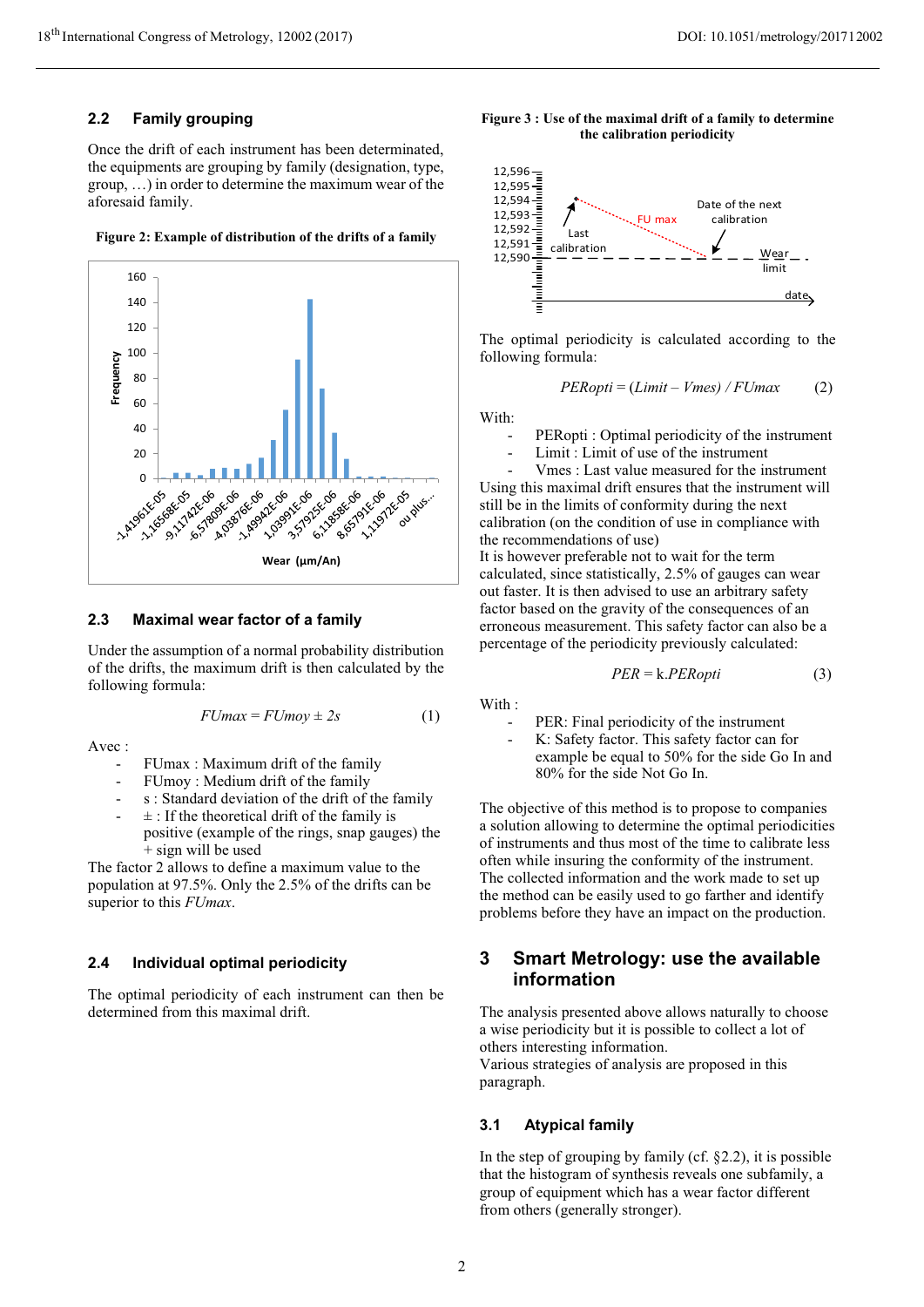**Figure 4 : presence of a subfamily**



It is then important to understand the origin of this difference: error of grouping, different behavior in a particular service, a type of poor quality gauge, …

### **3.2 Periodicity too short**

To understand, let's take the case of a standard measuring rod, unused. By calibrating it in 1 month apart with an uncertainty of calibration of 1  $\mu$ m (standard uncertainty of a COFRAC calibration laboratory), it is easy to obtain with the calibration results a wear grade of 7 µm/year which could let think of a very fast wear of the rod while this one did not evolve since it was not used.

#### **Figure 5 : Case of a calibration periodicity too short (1 month)**



The implementation of a study of the drift, on several gauges and several calibration results, will allow to notice that this calculated "wear" is owed in fact to the uncertainty of the laboratory which, when calibrations are too regularly realized, will have an important impact on this calculated « wear ».

**Figure 6 : periodicity longer (1 year), with the same calibration results** 



Calibrating the gauges too often can tend to alarm metrologists while there is no reason. Thus a too short periodicity is not inevitably well adapted for this kind of instruments.

## **3.3 Monitoring of calibration results**

#### $1.1.1$ *1.1.1 Unitarian result "suspect"*

Calibrations are realized by specialists of the measure, so it should not be necessary to verify the values registered on the certificate of calibration.

Nevertheless, the error is human. The measures being realized and often noted by individuals, it is completely possible, for an accredited laboratory or not, to make an error during the measurement or even to measure differently from usually. So, by following the drift of equipments, it is possible to verify the relevance of the results and so prevent any possible atypical deviation of calibration results.

By taking the example of a plain plug gauge, the value of the moderate diameter is supposed normally always to decrease. If the diameter measured (to see figure below) goes back up, it is then possible that there is an error of measurement.





Before questioning the calibration, it is however advisable to take into account its uncertainty of measure.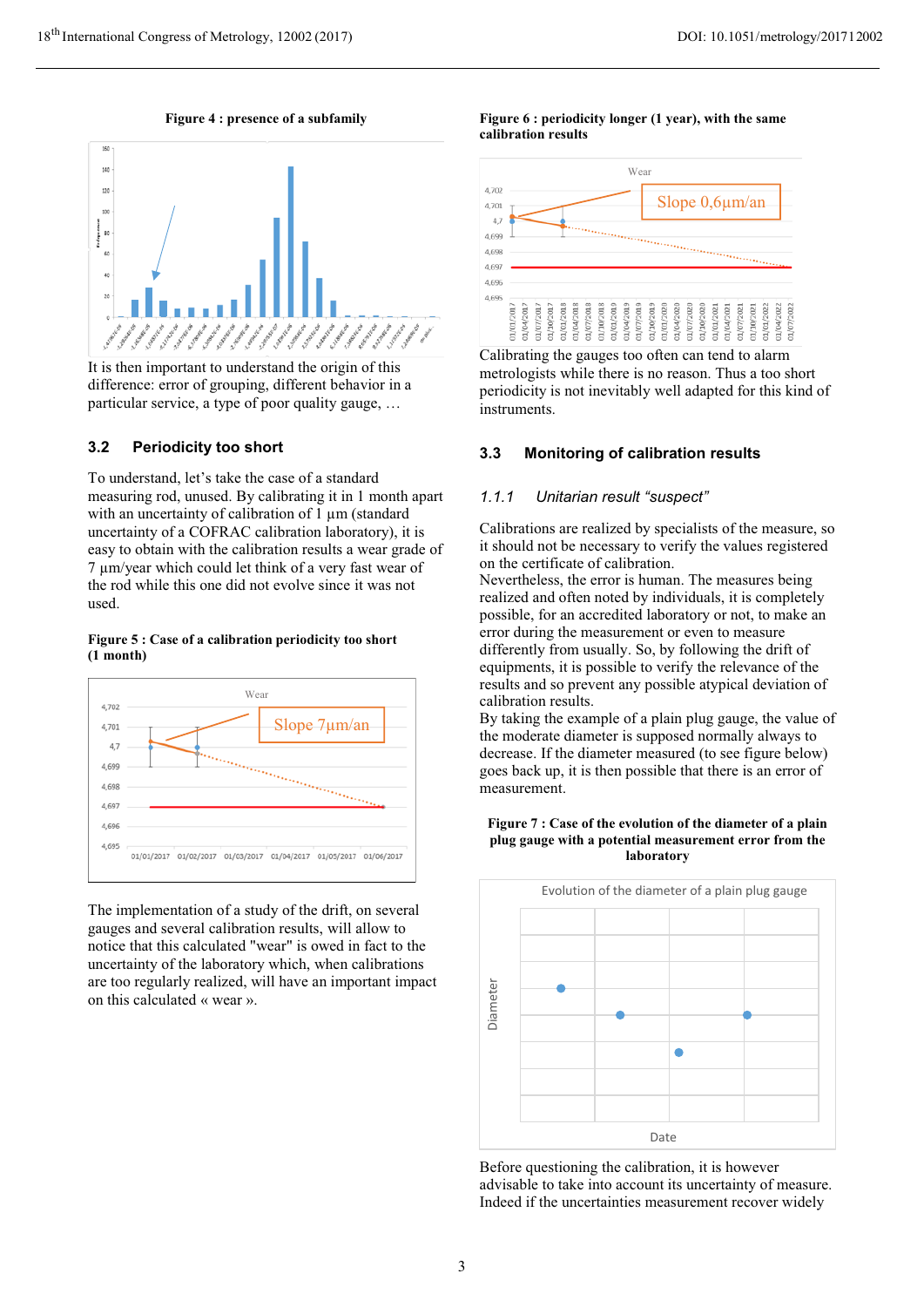on the moderate values, the calibration result cannot be considered atypical.

In the case Figure 8, the uncertainties measurements recover, so there is nothing abnormal to obtain such an evolution of the drift.

#### **Figure 8 : Case of a plain plug gauge with a normal evolution of diameter considering the laboratory uncertainties**



On the contrary in the case Figure 9, it is necessary to lead an investigation and doubtless to ask the laboratory to redo the measure of the equipment.

#### **Figure 9 : Case of a plain plug gauge which diameter evolution can be suspect because of the laboratory uncertainties**



## *1.1.2 Several "suspect" results*

It is not rare while sending the instruments in calibration to see, thanks to the implementation of the method of the drift, a whole instrument batches with the same name with the measure results showing the same trend (Increase / decrease of the diameter since the last calibration of the same value, evolution of the instrument in the opposite sense to that waited). If the production did not change since the last calibration, there is a strong probability that these evolutions by family result from

modifications which would have been realized within the laboratory of calibration.

The reasons proposed below can be justifications of these evolutions

- Modification of the value of the standard of the laboratory
- Bad regulation of the bench of measure
- Change of the operator
- Change of calibration laboratory

Often, these suspect results have only few impacts on the production but it is however advisable to see with the laboratory if it has a reason to justify them.

## **3.4 Wear too fast**

Once the FUmax identified for the implementation of the calibration periodicity, we might as well use them. During a calibration result of a gauge, it can be interesting to compare the wear of the last calibration with the FUmax. If the wear is superior to the FUmax then there might be a problem:

- The calibration laboratory made a mistake
- There is a problem with the gauge in the company (bad use, bad quality gauge…) mauvaise qualité, …)

#### **Figure 10 : Wear too fast**



This analysis allows to identify a potential problem on a gauge before its unconformity in order to avoid a bad impact on the production.

Remark: in the application of this method at our customers, for the moment all the noticed atypical grades had for origin an error of calibration.

## **3.5 Work with number of use**

The method was introduced with a use of the wear in the time of the gauges. It is completely possible to use the same principle but to argue in wear according to the number of use. This approach is possible when the gauge is associated with a production measurement very precise. From the number of produced pieces, we can deduct a number of use of the gauge. The periodicity of calibration is expressed then not in date, but in number of remaining use.

This information can be then used in the choice of an equipment when an order of manufacturing is made. If I have to produce 5000 pieces and the gauge has a remaining use of 8000 then I can use it. However if the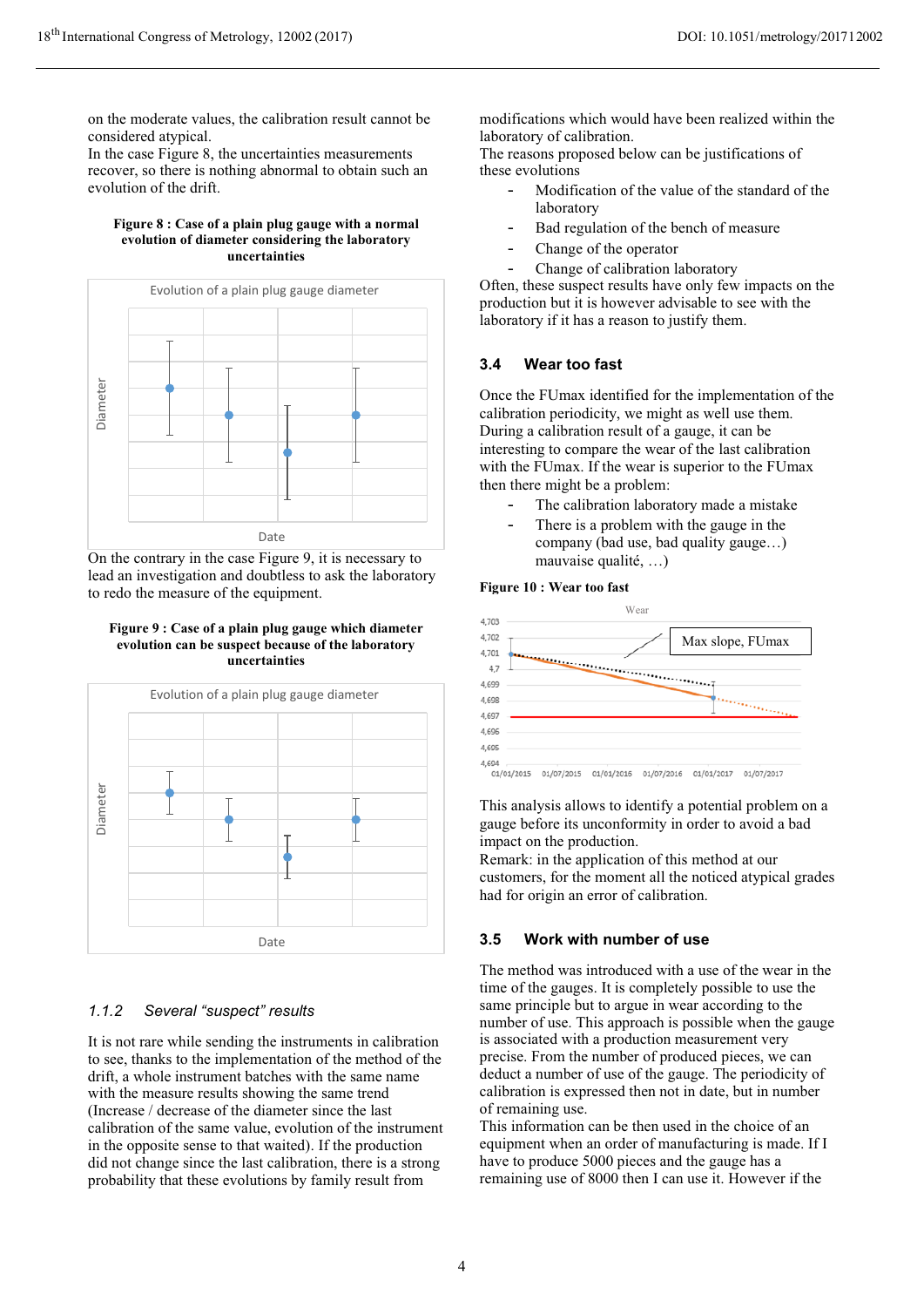same order of manufacturing is made again I will not be able to use this gauge without any risk.

This approach in at least 2 advantages. It allows to avoid calibrating the unused gauges. And it allows to choose a way adapted to the production volume, and to avoid finding itself with a not conform mean at the end of production.

On the other hand it requires a management of the ways associated with the order of manufacturing.

## **3.6 Capitalization and improvement**

#### $3.6.1$ **Refin the FUmax**

During the implementation of the method, the first FUmax calculated is generally not optimum. Indeed, the study is generally made over a short period (2 years) because the history is either difficult to access (with difficulty exploitable paper format), or doubtful (the company judges that things were able to evolve and do not wish to use information too old). In this case, the uncertainty of the laboratory is strongly present in the FUmax (see §3.2). The FUmax is increased. Over time and a wise capitalization of calibration data, it becomes possible to re-estimate the FUmax with more

data and at a longer time. The impact of the uncertainty of calibration of the laboratory is reduced, so as the FUmax.

Example: by simulation Monte Carlo [2], it is possible to estimate the impact of the calibration uncertainty on the estimation of FUmax.

- 1- Suppose a family of rods not used and calibrated in 1 year of interval by a laboratory with an uncertainty of 1μm. Because of the uncertainties, the successive calibrations do not give an identical result, a wear factor (artificial because rods are not used) can be estimated. The FUmax outcome of such a study, by simulation Monte Carlo, is of -1,4 μm/year (owed only to the calibration uncertainties).
- 2- Let us suppose now that we have 2 additional calibrations (total history over 3 years) and that we decide to redo the study. The FUmax, still by simulation Monte Carlo, then passed to -0,4 μm/year. The calibration uncertainties have less impact.

This study gives a rough estimate of the impact of the calibration uncertainty. In the reality, on the real family of used rods, it is normal to see the FUmax decreasing when the FUmax is re-estimated after a few years and with a history more consequent of calibration.

#### $3.6.2$ *3.6.2 Inter compagnies comparisons*

Sharing of FUmax of several companies can be an interesting source of improvement.

Each company can compare its FUmax with the other ones[3] and identify a possible abnormal behavior (unjustified important wear for example) and set axes of improvement (training, investment in gauges carbides). A company having a not exploitable history (few calibres, CV of calibration in paper) could use an upper

bound FUmax of a similar company and, later, recalculate its own FUmax. These are two commonly used uses by Deltamu during the park management of its customers.

## **4 Smart Metrology: a tool for the production**

The implementation of an optimization by the method of the drift can also allow to identify abnormal behavior in production. An instrument which would have an individual wear very superior to the maximal drift of the family it belongs to could alert the metrologist on a concern during the measure with this equipment. Various problems can be highlighted:

- 100% controls of a production with a means. In this case the wear is necessarily very important and a periodic calibration seems then useless. It is necessary to anticipate these particularly aggressive uses for the equipment to avoid non-compliance inconvenient. - A change of behavior of wear of the calibre can highlight a change of the production: formation defect of new operators, change of the nature of the piece produced (decrease of diameter, more abrasive material…)

In its history, it happened to Deltamu to meet that kind of production concern. For example, during a study of optimization for a customer, Deltamu highlighted a group of instruments which tended to derive more quickly than the other instruments of the same family. The customer produced tappings with drills, which he controlled then to 100% with thread plug gauges. Drills wearing out slowly, they produced smaller and smaller holes.

Gradually, the diameter of the hole gets closer to the diameter of the thread which is enormously used when diameters are "synchronized" without the operator notices it, the phenomenon being very progressive. At the end, the thread accepted too narrow holes. The implementation of an expertise and a study of the drift allowed to set up corrective actions needed to correct this detected problem.

# **5 Conclusion**

Metrology is not only the management of the park or the calibration of measuring instruments. This is only a minor part of its work. This article shows that by exploiting the data and the provided tools, the metrologist can supply a lot of useful information [4] for the whole company.

## **References**

- 1. Afnor, FD X07-014, *Métrologie Optimisation des intervalles de confirmation métrologique des équipements de mesure* (2006)
- 2. ISO/CEI GUIDE 98-3/S1, *Uncertainty of measurement -- Part 3: Guide to the expression of uncertainty in measurement (GUM:1995)*